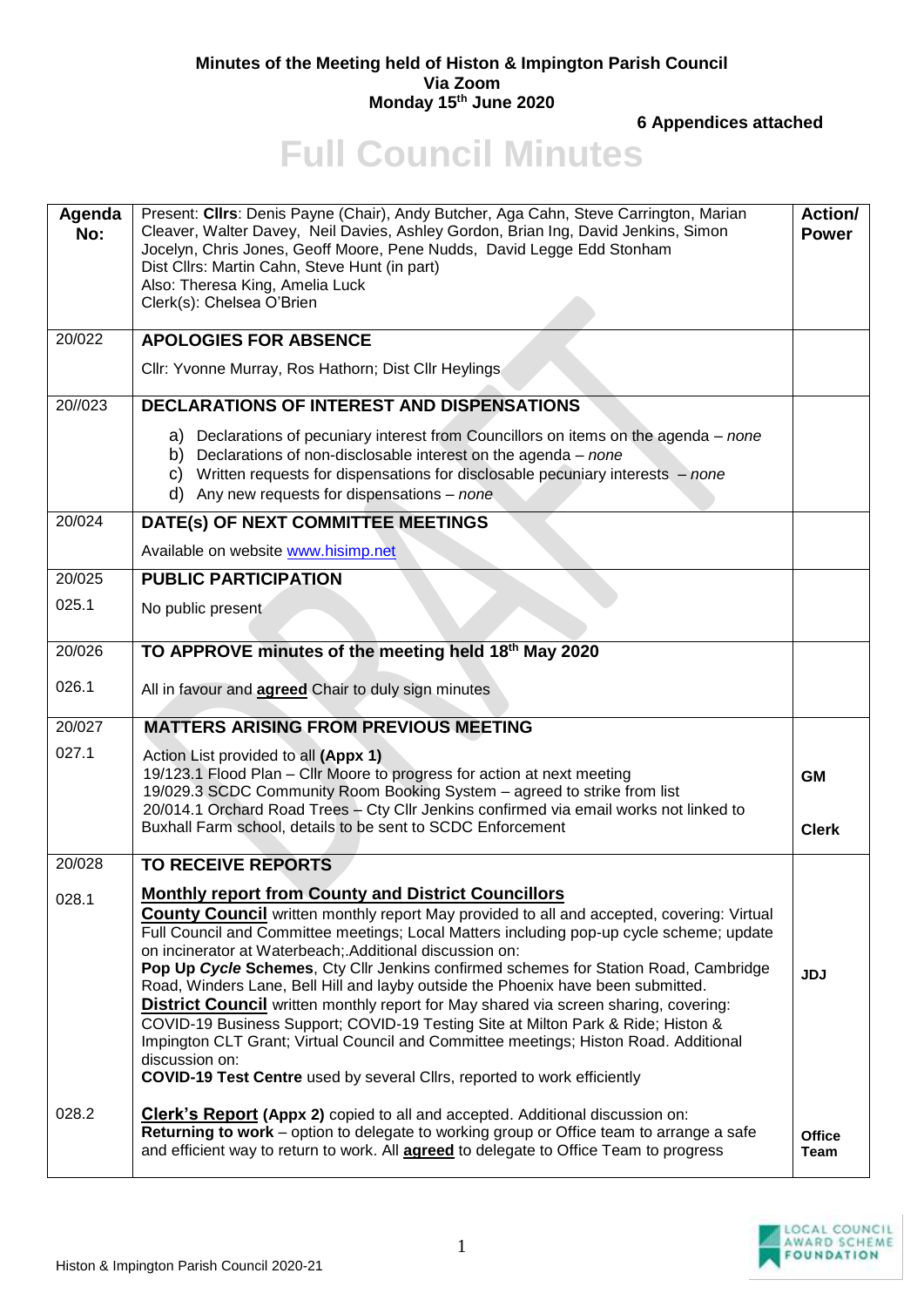| 028.3          | <b>Chairs Report (Appx 3)</b> copied to all and accepted. Chair highlighted change of<br>management at Histon Post Office after 28 years, all agreed Council to write congratulating<br>and thanking Harry and Rakhee for being key figures in the Community.<br>Additional discussion on:                                                                           | <b>Clerk</b>                            |
|----------------|----------------------------------------------------------------------------------------------------------------------------------------------------------------------------------------------------------------------------------------------------------------------------------------------------------------------------------------------------------------------|-----------------------------------------|
|                | Kendal House Community Consultation action with Planning Committee to invite applicant<br>to briefing session with members to discuss consultation findings noting community concern<br>regarding design                                                                                                                                                             | <b>Planning</b><br>Comm                 |
| 20/029         | <b>WORKING PARTY/TASK &amp; FINISH GROUP REPORTS</b>                                                                                                                                                                                                                                                                                                                 |                                         |
| 029.1          | <b>Neighbourhood Plan</b> Cllr Jenkins verbally updated, plan with SCDC waiting for<br>referendum date. Cllr Jenkins highlighted several residents as key figures in progressing the<br>plan:                                                                                                                                                                        |                                         |
|                | Hooda Abdullah; Sue Lee; Jon Pavey, Robert Benstead-Smith<br>Chair confirmed formal letter of thanks would be sent to each resident and urged all members<br>of Planning Committee to read and digest plan                                                                                                                                                           | <b>Clerk</b><br><b>Planning</b><br>Comm |
| 029.2          | <b>Committee Chair Reports</b>                                                                                                                                                                                                                                                                                                                                       |                                         |
|                | Community Park Sub Committee informal meeting held 8th June 2020<br>For Decision: To review and prioritise wish list of informal open space facilities for the<br>Community Park Milton Road (Appx 4). List from Carter Jonas shared with all, discussion<br>followed outlining:<br>SCDC duty or guidance to increase open space provision                           |                                         |
|                | Vision is substantially different<br>Opportunity for PC to acquire open space, useful land bank/protection to village from<br>$\blacksquare$<br>development sprawl<br>Access and highways problematic, PC should not encourage the site until safe access<br>$\overline{\phantom{a}}$                                                                                |                                         |
|                | has been proposed                                                                                                                                                                                                                                                                                                                                                    |                                         |
|                | S106 agreement and obligations<br>$\blacksquare$<br>Parish Council to fund on-going of maintenance of facilities, noting out of remit of current<br>ground maintenance team<br>Community involvement key                                                                                                                                                             |                                         |
|                | Proposed Cllr Nudds - Council to have 48 hours to review and prioritise list, Community Park<br>Sub Committee to review and finalise, seconded Cllr Carrington, all in favour and <b>agreed</b>                                                                                                                                                                      |                                         |
| 029.3          | Highways Committee LHI Plans expected, meeting to be scheduled once received.<br>To elect Deputy Chair of Highways Committee, noting current membership:<br>Andrew Butcher (Chair); David Legge, Pene Nudds, Simon Jocelyn, Edd Stonham, Steve<br>Carrington + Ex Officio<br>Cllr Jocelyn proposed Cllr Carrington, seconded Cllr Butcher - all in favour and agreed |                                         |
| 029.4          | <b>Employment Committee</b> Assistant Parish Ranger employed on 3 month temporary<br>contract, 15 hours per week, noted. Review of hours to be undertaken noting higher use of<br>open spaces due to COVID regulations                                                                                                                                               |                                         |
| 029.5          | <b>Recreation Committee</b> agreements in place with: Tennis Club, Histon Hornets, Cricket<br>Club and Croquet Club to enable safe sporting activities to club members at the Recreation<br>Ground                                                                                                                                                                   |                                         |
| 20/030         | TO ACCEPT COMMITTEE REPORTS note actions and agree                                                                                                                                                                                                                                                                                                                   |                                         |
| 030.1          | Planning Committee draft minutes 9th June 2020 provided to all and accepted. Next<br>meeting TBC                                                                                                                                                                                                                                                                     |                                         |
| 20/031         | TO RECEIVE FINANCE & ADMINISTRATION REPORT (Appx 5)                                                                                                                                                                                                                                                                                                                  |                                         |
| 031.1<br>031.2 | <b>Delegated payment of accounts noted</b><br>Approve payment of outstanding accounts Proposed Cllr Stonham, seconded Cllr Ing<br>all in favour <b>agreed</b>                                                                                                                                                                                                        |                                         |
| 031.3<br>031.4 | <b>Amounts paid in noted</b><br>To Consider Donation Requests none received                                                                                                                                                                                                                                                                                          |                                         |